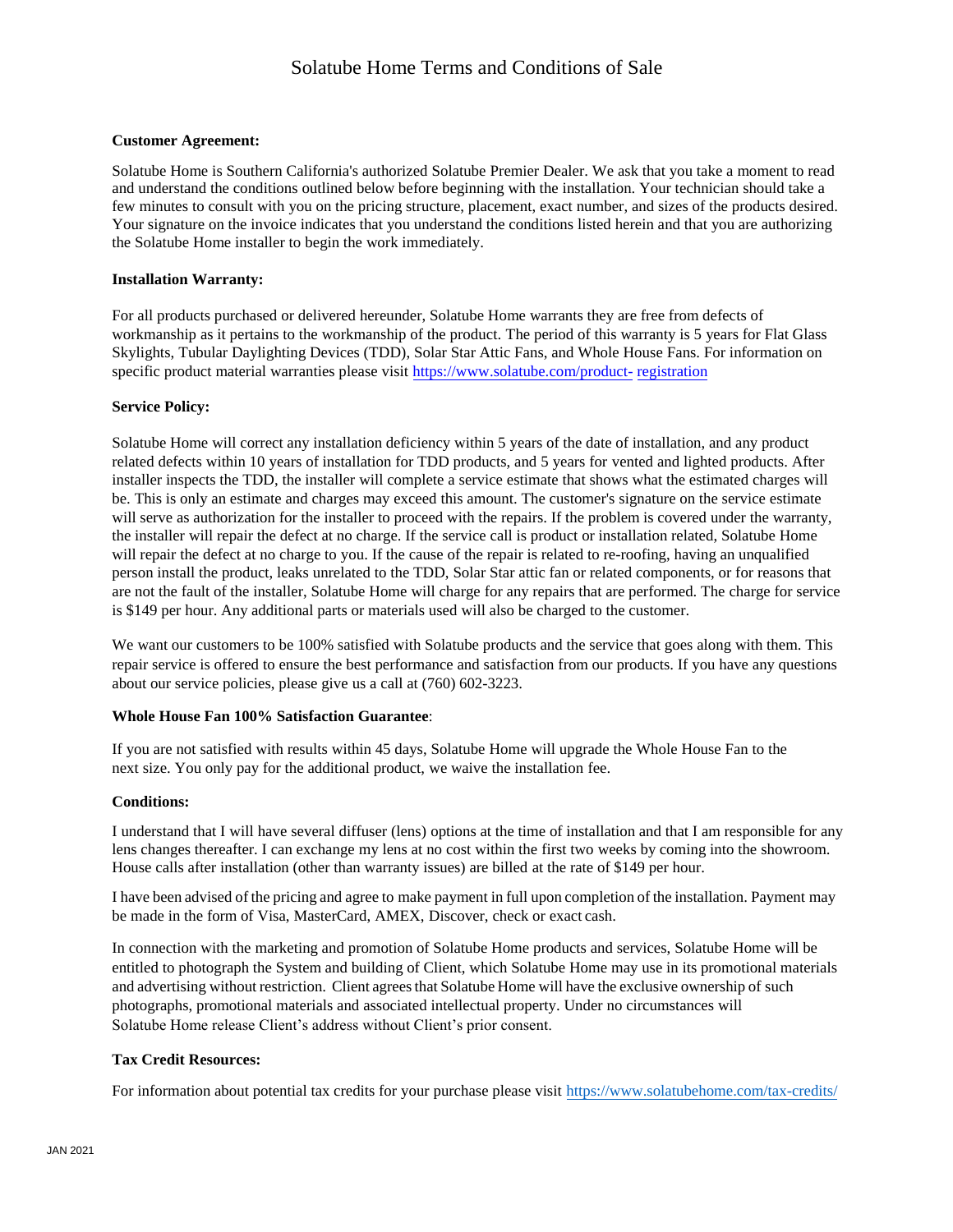# Solatube® Products Ownership and Care

## Congratulations on your Solatube® product purchase.

### Product Instructions and Warnings

Installation Instructions for your new Solatube product can be found at our corporate website at www.solatube.com/instructions. Please read the entire instructions, including all warnings before attempting to install this product. Failure to do so could result in serious personal injury and property damage.

## Limited Warranty

#### What Does This Warranty Cover?

For all products purchased or delivered hereunder, Solatube® International, Inc. warrants they are free from defects of workmanship and/or material for a period of time from the date of purchase.

#### How Long Does The Coverage Last?

| Item                                                                                                                                                        | Warranty<br><b>Period (Years)</b> |
|-------------------------------------------------------------------------------------------------------------------------------------------------------------|-----------------------------------|
| Solatube <sup>®</sup> Daylighting System                                                                                                                    |                                   |
| Domes, roof flashing bases, diffusers, diffuser<br>ceiling mountings, reflective tubing, plastic, rubber<br>or metal seals and gaskets, tapes and fasteners | 10                                |
| Light Add-On Kit, Ventilation Add-On Kit,<br>Daylight Dimmer and all related components                                                                     | 5                                 |
| Solatube Solar Electric NightLight<br>Solar Panel, LEDs                                                                                                     | 5                                 |
| Solar Star <sup>®</sup>                                                                                                                                     |                                   |
| Solar panel and motor                                                                                                                                       | $10*$                             |
| Metal housing, roof flashing bases, fan<br>blade, plastic, rubber or metal seals, gaskets and<br>fasteners                                                  | 10                                |
| <b>Whole House Fan**</b>                                                                                                                                    |                                   |
| Motor, electrical components                                                                                                                                | 5                                 |
| Damper box, ducting, fan housing                                                                                                                            | 10                                |
| <b>Skylights</b>                                                                                                                                            |                                   |
| All metal frame components, all PVC<br>components, hinges                                                                                                   | 10                                |
| Insulated glass warranted against condensation<br>inside the glass                                                                                          | 20                                |
| All components of the solar motor assembly<br>(solar panel, rain sensor, solar motor, remote<br>control)                                                    | 5                                 |

## What Will Solatube International Do?

Should any products be determined by Solatube International to be defective, at the option of Solatube International, such products will be repaired or replaced and returned within a reasonable time to Buyer free from defect. If Solatube International provides a replacement product, the warranty on the replacement will last only for the balance of the original product warranty period.

#### What Are the Limitations On a Buyer's Remedies?

In no event will Solatube International be liable for loss of profits, indirect, special, incidental, consequential or other similar damages. If Solatube International did not install the products(s), in no event will Solatube International be liable for any breach of warranty for improper installation. To the fullest extent allowed by law, Solatube International's liability to all buyers for all claims with respect to the products will be limited to the lesser of (A) the cost of replacing the products; (B) the cost of obtaining equivalent products; or (C) the cost of having products repaired. Some states do not allow the exclusion of limitation of incidental or consequential damages, so the above limitation or exclusion may not apply to you.

#### What is Not Covered By This Warranty?

Solatube International, Inc. is not responsible for, nor does this warranty apply to:

- Labor or installation of the products.
- Product or performance defects as a result of installation not in accordance with Solatube International's installation instructions.
- Defects or damages arising out of shipment by common carriers, private transportation or other means of transportation.
- Defects or damages arising out of improper handling or cleaning, accidents, acts of God, intentional acts, misuse or abuse, or any other circumstances beyond the control of Solatube International.
- Condensation and any water damage resulting from condensation.
- Products subjected to stress resulting from (i) localized application of heat, (ii) movement of building and /or building components, or (iii) expansion or contraction of framing members.
- Accessories, flashing or other installation materials manufactured or sold by persons other than Solatube International.

#### How Does a Buyer Get Service?

Within thirty (30) days of discovery of a defect, Buyer should contact (i) Buyer's Solatube Distributor or (ii) Solatube International, Inc.- Customer Service at (888) SOLATUBE (888-765-2882), from overseas 001 760-597-4400.

\*10-year warranty on solar panel and motor applies to Solar Star products purchased on or after January 1, 2014

\*\*Excludes remote for Whole House Fan. Please see remote manufacturers warranty. \*\*Warranty will be void if the Whole House Fan is not installed per manufacturer's

installation instructions and/or if the fan component is suspended in any way from the

roof structure of the house, including, without limitation, the roof rafters and trusses.



Solatube International, Inc. | 2210 Oak Ridge Way | Vista, CA 92081-8341 | T: 888.SOLATUBE | F: 760.597.4487 | www.solatube.com ©2020 Solatube International, Inc.